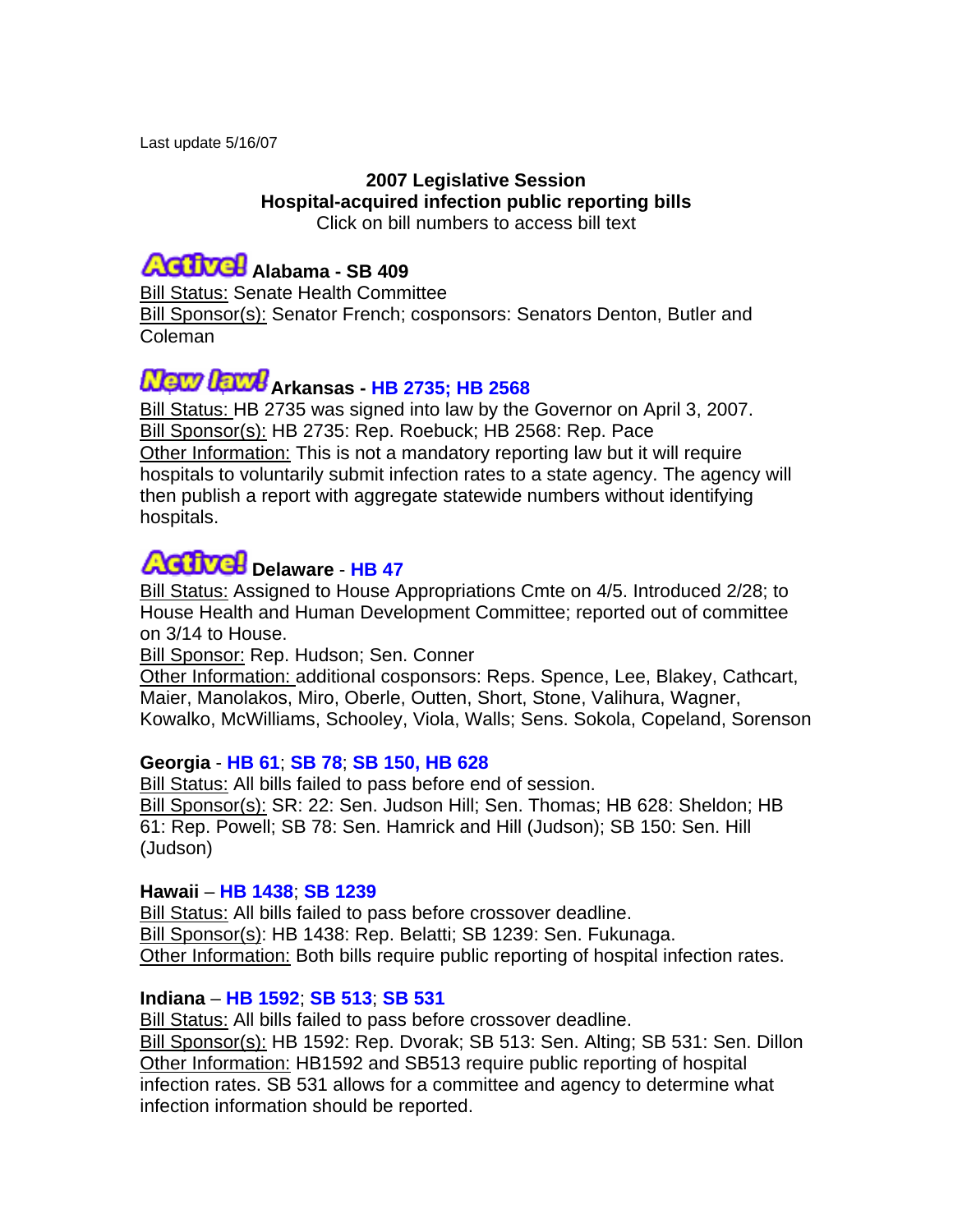#### **Kansas** – **[HB 2342](http://www.kslegislature.org/bills/2008/2342.pdf)**, **[HB 2271](http://www.kslegislature.org/bills/2008/2271.pdf)**

Bill Status: Bills failed to pass before crossover deadline. Bill Sponsor(s): Both bills sponsored by the House Committee on Health and Human Services.

### **Massachusetts**- **H 2059, [H 2207](http://www.mass.gov/legis/bills/house/184/ht02pdf/ht02207.pdf), [H 2073,](http://www.mass.gov/legis/bills/house/184/ht02pdf/ht02273.pdf) [H 2113](http://www.mass.gov/legis/bills/house/184/ht02pdf/ht02113.pdf)[, H2226](http://www.mass.gov/legis/bills/house/184/ht02pdf/ht02226.pdf), [S1269,](http://www.mass.gov/legis/bills/senate/185/st01/st01269.htm)[S1277](http://www.mass.gov/legis/bills/senate/185/st01/st01277.htm)**

**Bill Status: All bills in Joint Committee on Public Health** 

## **Michigan** - **[HB 4158](http://www.legislature.mi.gov/documents/2007-2008/billintroduced/House/htm/2007-HIB-4158.htm)**

Bill Status: Introduced and referred to Committee on Health Policy (1/30). Bill Sponsor(s): Rep. Wojno

## **Minnesota** – **[SF 755](http://www.revisor.leg.state.mn.us/bin/bldbill.php?bill=S0755.0.html&session=ls85), [HF 1076](http://www.revisor.leg.state.mn.us/bin/bldbill.php?bill=H1076.0.html&session=ls85)**

Bill Status: SF 755: introduced 2/12; sent to committee on Health Housing and Family Security; HF 1076 introduced and referred to House Health and Human Services (2/19).

Bill Sponsor(s): SF 755: Sen. Berglin; HF 1076: Kahn; Huntley; Ruud; Fritz; Abeler; Murphy, E.

Other Information: Two additional bills dealing with broader health care issues (SF2/HF297) include hospital infection reporting sections.

### **New Mexico** – **[HB 165;](http://legis.state.nm.us/Sessions/07 Regular/bills/house/HB0165.html) [HB 944;](http://legis.state.nm.us/Sessions/07 Regular/bills/house/HB0944.html) [HJM 67](http://legis.state.nm.us/lcs/_session.asp?chamber=H&type=JM&number=67&year=07)**

**Bill Status:** All bills failed to pass before crossover deadline. Bill Sponsor(s): HB 165: Rep. Anderson; HB 944: Rep. Rodella; HJR 67: Rep. Anderson

### **North Carolina - [H1738](http://www.ncleg.net/Sessions/2007/Bills/House/HTML/H1738v1.html)**

Bill Status: Introduced on 4/18, referred to Committee on Health 4/19. Bill Sponsor(s): Representatives Glazier, Alexander, Allen and Insko. Cosponsors: Reps. Faison and Harrison.

Other Information: Creates an advisory commission to make recommendations in 2009 for a public reporting system but requires further legislation to make public reporting mandatory.

### **Oregon** – **[HB 2524;](http://www.leg.state.or.us/07reg/measures/hb2500.dir/hb2524.a.html) [SB 960](http://www.leg.state.or.us/07reg/measures/sb0900.dir/sb0960.intro.html)**

Bill Status: HB 2524 passed House Health Care Committee on 4/6; referred to Joint Ways and Means Committee. SB 960 referred to Health Policy and Public Affairs (3/15).

Bill Sponsor(s): Rep. Tomei, Greenlick, Barker, Barnhart, Boone, Buckley, Cannon, Clem, Cowan, Dingfelder, Galizio, Gelser, Gilliam, Holvey, Lim Nelson, Riley, Rosenbaum, Shields, Witt; SB 960: Sen. Bates and Westlund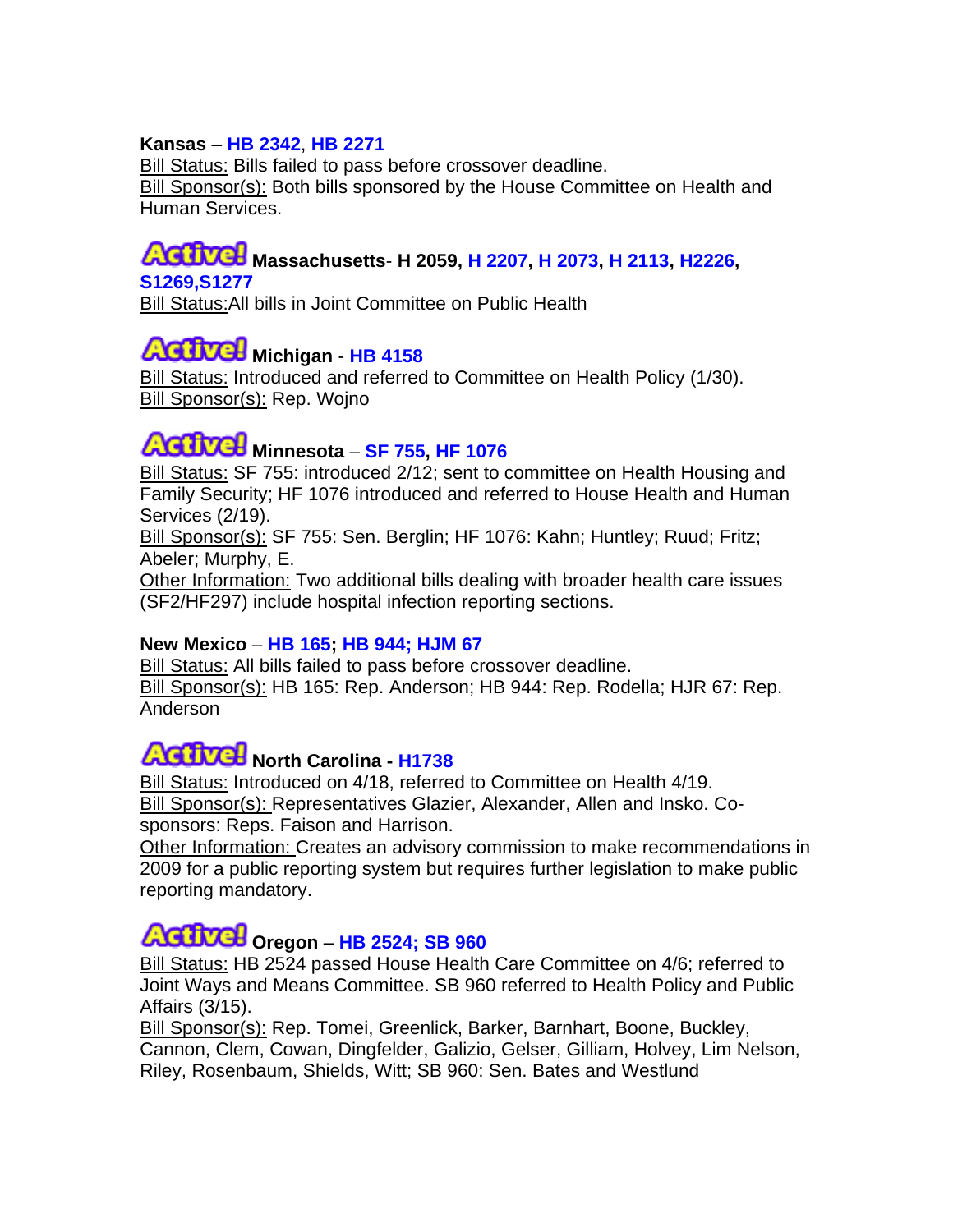# **Texas** – **[HB 1398;](http://www.capitol.state.tx.us/tlodocs/80R/billtext/html/HB01398H.htm) [SB 288](http://www.legis.state.tx.us/tlodocs/80R/billtext/html/SB00288H.htm)**

**Bill Status: SB 288 passed Senate and House. Sent to Governor Perry for** signature into law on 5/15. Bill Sponsor(s): SB 288: Sen. Nelson and Rep. Delisi Additonal bills filed: [HB 678](http://www.legis.state.tx.us/tlodocs/80R/billtext/html/HB00678I.htm); HB 1885; HB 2921

# **Wath Lattle** Washington - [HB 1106](http://www.leg.wa.gov/pub/billinfo/2007-08/Pdf/Bills/House Passed Legislature/1106-S2.PL.pdf)

Bill Status: Signed into law by Governor Gregoire. House final passage on 4/16. (yeas: 93 Nays: 2 Absent: 0 Excused: 3); Passed Senate on 4/11 (49-0). Bill Sponsor(s): Rep. Campbell

#### **West Virginia** – [HB 2234](http://www.legis.state.wv.us/Bill_Text_HTML/2007_SESSIONS/RS/BILLS/hb2234 intr.htm); [SB 85](http://www.legis.state.wv.us/Bill_Text_HTML/2007_SESSIONS/RS/BILLS/sb85 intr.htm)

Bill Status: Bills failed to pass before crossover deadline. Bill Sponsor(s): HB 2234: Rep. Hamilton; Hrutkay, Hatfield; SB 85: Sen. Hunter and Foster.

#### **Proposed MRSA screening and reporting legislation**

Bills requiring require hospitals to screen and publicly report infection rates for methicillin-resistant Staphylococcus aureus (MRSA).

### **Maryland – [SB 837](http://mlis.state.md.us/2007RS/bills/sb/sb0837f.pdf)**

Bill Status: Killed in Senate Finance Committee on 3/21. Bill Sponsor: Sen. Gladden

## **Illinois – [HB 378;](http://www.ilga.gov/legislation/fulltext.asp?DocName=09500HB0378lv&SessionID=51&GA=95&DocTypeID=HB&DocNum=0378&print=true) [SB 233](http://www.ilga.gov/legislation/95/SB/PDF/09500SB0233lv.pdf)**

Bill Status: HB 378 passed House (108-0) on 3/15; SB 233 passed Senate. SB 233 in House Health and Human Services Cmte-hearing on 5/8. HB 378 in Senate Public Health Cmte-hearing on 5/10. Bill Sponsor: HB 378: Rep. Bellock; SB 233: Sen. Radogno

### **New Jersey – [S2580](http://www.njleg.state.nj.us/2006/Bills/S3000/2580_I1.HTM)**

Bill Status: Senate Health, Human Services and Senior Citizens Committee 3/12. Bill Sponsor: Sen. Buono

### **AGUVGH** Texas – [HB 1082](http://www.capitol.state.tx.us/tlodocs/80R/billtext/pdf/HB01082I.pdf)

Bill Status: Sheduled for public hearing in Senate Helath and Human Services committee on 5/15. Passed House on 5/7. Bill Sponsor: Rep. Straus Other Information: Pilot program to identify and screen for MRSA (antibiotic

resistant infection).



#### **Health Reform Legislation**

**Pennsyvania - [HB 700](http://www.gohcr.state.pa.us/prescription-for-pennsylvania/HOUSEBILL700P_N_1011.htm)** Bill Status: Referred to Committee on Insurance 3/22.